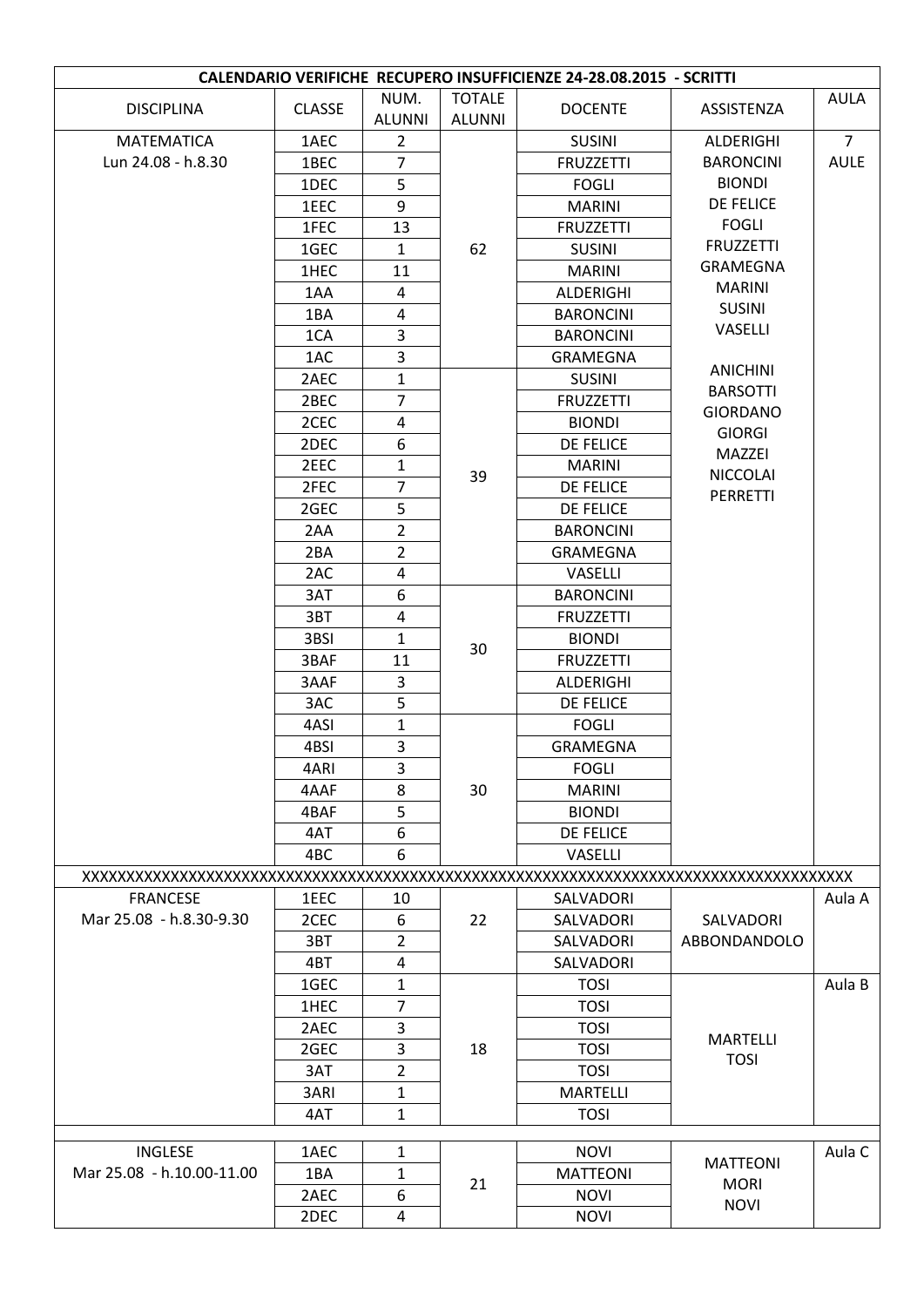|                           | 2GEC            | $\overline{2}$          |    | <b>MATTEONI</b>       |                    |        |
|---------------------------|-----------------|-------------------------|----|-----------------------|--------------------|--------|
|                           | 2AA             | $\overline{2}$          |    | <b>MORI</b>           |                    |        |
|                           | 4AT             | 3                       |    | <b>MORI</b>           |                    |        |
|                           | 4BT             | $\overline{2}$          |    | <b>MORI</b>           |                    |        |
|                           | 1BEC            | $\overline{2}$          |    | <b>APRILE</b>         |                    | Aula D |
|                           | 1GEC            | 3                       |    | APRILE                |                    |        |
|                           |                 | 5                       |    |                       |                    |        |
|                           | 1HEC            |                         |    | APRILE<br>CAPPELLI A. |                    |        |
|                           | 1CA             | 1                       |    |                       | <b>APRILE</b>      |        |
|                           | 2AC             | $\mathbf{1}$            | 19 | CAPPELLI A.           | CAPPELLI A.        |        |
|                           | 3BAF            | $\overline{2}$          |    | CAPPELLI A.           |                    |        |
|                           | 4BSI            | $\overline{2}$          |    | CAPPELLI A.           |                    |        |
|                           | 4BC             | $\mathbf{1}$            |    | CAPPELLI A.           |                    |        |
|                           | 4ARI            | $\overline{2}$          |    | <b>APRILE</b>         |                    |        |
| SPAGNOLO                  | 1AEC            | $\overline{2}$          | 12 | <b>RODRIGUEZ</b>      |                    | Aula A |
| Mar 25.08 - h.11.30-12.30 | 2DEC            | $\overline{2}$          |    | <b>RODRIGUEZ</b>      |                    |        |
|                           | 2FEC            | 3                       |    | <b>RODRIGUEZ</b>      |                    |        |
|                           | 3BAF            | $\mathbf{1}$            |    | <b>MARRON</b>         | <b>MARRON</b>      |        |
|                           | 3BT             | $\overline{2}$          |    | <b>MARRON</b>         | <b>RODRIGUEZ</b>   |        |
|                           | 4BAF            | $\overline{2}$          |    | <b>MARRON</b>         |                    |        |
|                           |                 |                         |    |                       |                    |        |
| PROGETTAZ. COSTRUZ.       | 3 <sub>BC</sub> | 4                       |    | LA PUSATA             |                    |        |
| <b>IMPIANTI</b>           | 3AC             | 2                       |    | LA PUSATA             | LA PUSATA          |        |
| Mar 25.08 - h.8.30        | 4BC             | $\mathbf{1}$            |    | MARIOTTI R.           | <b>MARIOTTI R.</b> |        |
|                           |                 |                         |    |                       |                    |        |
| <b>CHIMICA</b>            | 1CA             | 5                       |    | <b>GALLESCHI</b>      | <b>PASTORE</b>     |        |
| (PROVA SCRITTA ED ORALE)  | 2EEC            | $\mathbf{1}$            |    | <b>GALLESCHI</b>      | <b>FASCETTI</b>    |        |
| Mer 26.08 - h.8.30        | 2FEC            | $\mathbf{1}$            | 9  | <b>GALLESCHI</b>      | VANNI C.           |        |
|                           | 2GEC            | $\overline{2}$          |    | <b>GALLESCHI</b>      | VANNI C.           |        |
|                           |                 |                         |    |                       |                    |        |
| <b>FISICA</b>             | 1HEC            | $\mathbf{1}$            | 3  | LUPERINI              | <b>MEUCCI</b>      |        |
| (PROVE PRATICA ED ORALE)  |                 |                         |    |                       | LAZZARI            |        |
| Mer 26.08 - h.8.30        | 1CA             | $\overline{2}$          |    | <b>LUPERINI</b>       |                    |        |
| <b>ITALIANO</b>           | 1EEC            | $\overline{2}$          |    | <b>MAMBRINI</b>       |                    |        |
| Mer 26.08 - h.8.30        |                 | $\mathbf{1}$            |    |                       |                    |        |
|                           | 1BA             |                         |    | <b>FASCETTI</b>       | <b>BRANCIFORTE</b> |        |
|                           | 2GEC            | $\mathbf{1}$            |    | <b>DORONI</b>         | CALDARELLI         |        |
|                           | 3AT             | $\overline{2}$          | 16 | <b>CECCANTI</b>       | <b>CECCANTI</b>    |        |
|                           | 3AAF            | $\overline{2}$          |    | <b>BRANCIFORTE</b>    | <b>DORONI</b>      |        |
|                           | 3ARI            | $\mathbf{1}$            |    | CALDARELLI            | <b>FASCETTI</b>    |        |
|                           | 3BC             | 3                       |    | <b>BRANCIFORTE</b>    | <b>MAMBRINI</b>    |        |
|                           | 4ARI            | 4                       |    | <b>BRANCIFORTE</b>    |                    |        |
|                           |                 |                         |    |                       |                    |        |
| ECONOMIA AZIENDALE        | 1BEC            | 1                       | 5  | <b>BARTOLI</b>        |                    | 3 AULE |
| Gio 27.08 - h.8.30        | 1DEC            | $\mathbf{1}$            |    | <b>LUPETTI</b>        |                    |        |
|                           | 1EEC            | $\mathbf{1}$            |    | PAMPALONI             | <b>BARTOLI</b>     |        |
|                           | 1FEC            | 2                       |    | <b>MAZZANTINI</b>     | <b>BRACCINI</b>    |        |
|                           | 2AEC            | $\overline{\mathbf{4}}$ | 12 | <b>SABA</b>           | <b>LUPETTI</b>     |        |
|                           | 2CEC            | $\overline{2}$          |    | <b>BRACCINI</b>       | MAZZANTINI         |        |
|                           | 2DEC            | 4                       |    | <b>LUPETTI</b>        | <b>MAZZONCINI</b>  |        |
|                           | 2EEC            | $\mathbf{1}$            |    | PAMPALONI             | PAMPALONI          |        |
|                           | 2GEC            | $\mathbf{1}$            |    | <b>BARTOLI</b>        | SABA ML            |        |
|                           | 3AAF            | $\mathbf{1}$            | 13 | <b>BRACCINI</b>       |                    |        |
|                           | 3BAF            | 11                      |    | <b>LUPETTI</b>        |                    |        |
|                           | 3ASI            | $\mathbf{1}$            |    | <b>MAZZONCINI</b>     |                    |        |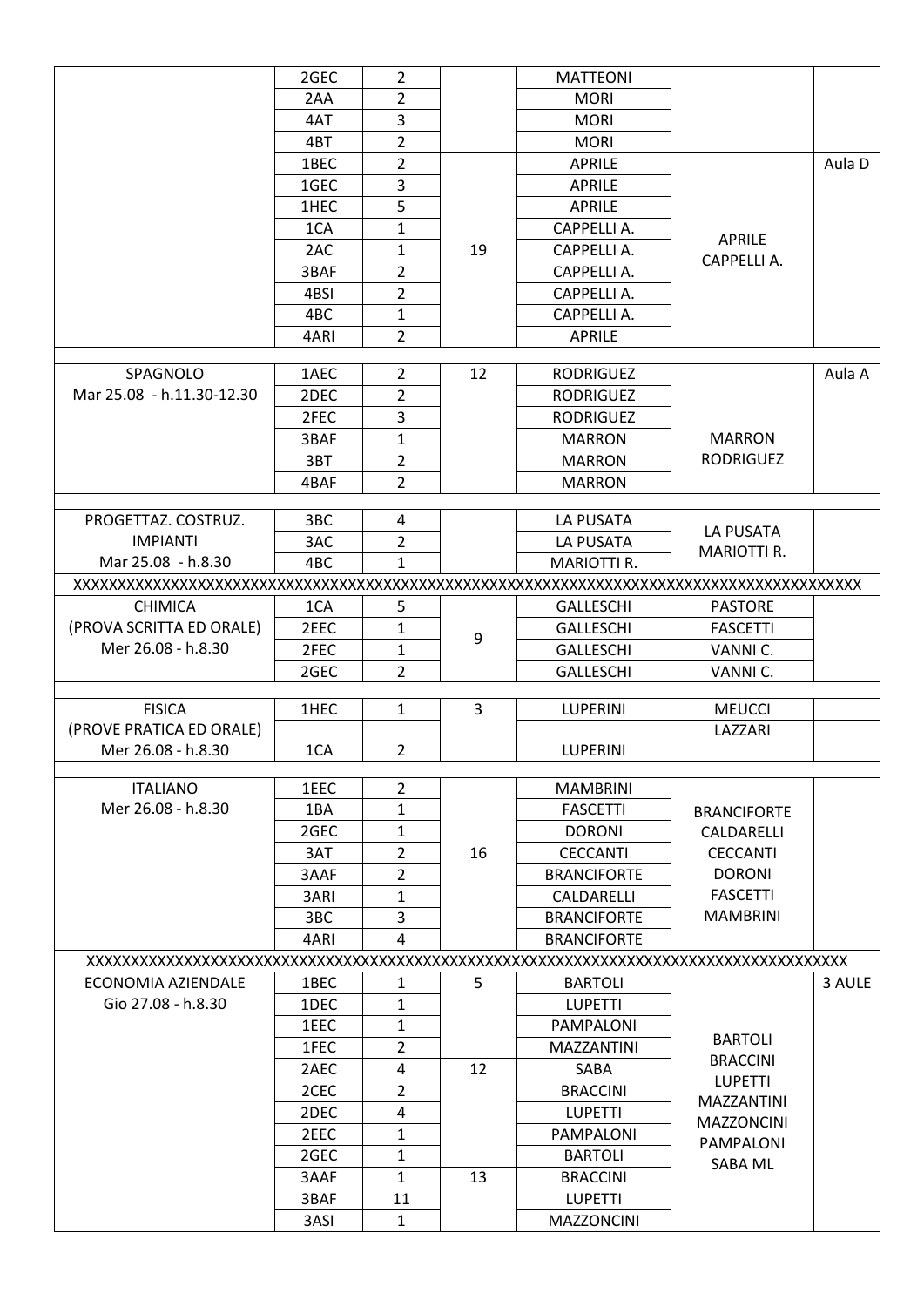|                           | 4BSI | 1              | 11             | SABA                                                                     |                         |        |
|---------------------------|------|----------------|----------------|--------------------------------------------------------------------------|-------------------------|--------|
|                           | 4AAF | 1              |                | <b>BARTOLI</b>                                                           |                         |        |
|                           | 4BAF | 9              |                | <b>PAMPALONI</b>                                                         |                         |        |
| DISC. TURIST-AZIEND.      | 3AT  | $\overline{2}$ | 5              | <b>MAZZANTINI</b>                                                        |                         |        |
| Gio 27.08 - h.8.30        | 4BT  | 3              |                | <b>MAZZANTINI</b>                                                        |                         |        |
|                           |      |                |                |                                                                          |                         |        |
| <b>TOPOGRAFIA</b>         | 3BC  | 4              | 12             | DI PALMA                                                                 |                         |        |
| Gio 27.08 - h.8.30        | 4BC  | 8              |                | DI PALMA                                                                 | DI PALMA                |        |
| <b>TECNOL. E TECNICHE</b> |      |                |                |                                                                          | LAZZARI                 |        |
| RAPPRES. GRAFICA          | 1CA  | $\mathbf{1}$   | $\mathbf{1}$   | DI PALMA                                                                 |                         |        |
| Gio 27.08 - h.8.30        |      |                |                |                                                                          |                         |        |
|                           |      |                |                |                                                                          |                         |        |
| <b>INFORMATICA</b>        | 1AEC | $\overline{2}$ | 34             | <b>CACCIATORE</b>                                                        |                         | 2 AULE |
| Ven 28.08 - h.8.30        | 1BEC | $\overline{2}$ |                | <b>CACCIATORE</b>                                                        |                         |        |
|                           | 1EEC | $\overline{2}$ |                | <b>FERRARA</b>                                                           |                         |        |
|                           | 2DEC | $\overline{2}$ |                | <b>FERRRA</b>                                                            | <b>CACCIATORE</b>       |        |
|                           | 2FEC | 3              |                | <b>FERRARA</b>                                                           | <b>FASULO</b>           |        |
|                           | 2GEC | $\overline{2}$ |                | <b>FERRARA</b>                                                           | <b>FERRARA</b>          |        |
|                           | 3BAF | 1              |                | <b>LUPPICHINI</b>                                                        | <b>LUPPICHINI</b>       |        |
|                           | 3BSI | 3              |                | <b>LUPPICHINI</b>                                                        |                         |        |
|                           | 3AAF | 6              |                | <b>FASULO</b>                                                            |                         |        |
|                           | 3ARI | 6              |                | <b>LUPPICHINI</b>                                                        |                         |        |
|                           | 4ASI | 2              |                | <b>FASULO</b>                                                            |                         |        |
|                           | 4BSI | 3              |                | <b>LUPPICHINI</b>                                                        |                         |        |
|                           |      |                | <b>NUMERO</b>  | <b>CALENDARIO VERIFICHE RECUPERO INSUFFICIENZE 24-28.08.2015 - ORALI</b> |                         |        |
| <b>DISCIPLINA</b>         |      | <b>CLASSE</b>  | <b>ALUNNI</b>  | <b>DOCENTE</b>                                                           | ASSISTENZA              |        |
| <b>MATEMATICA</b>         |      | 1AEC           | $\overline{2}$ | <b>SUSINI</b>                                                            | VANNI C.                |        |
| Lun. 24.08 - h.14.30      |      | 1DEC           | 5              | <b>FOGLI</b>                                                             | <b>PUCCINELLI</b>       |        |
|                           |      | 1GEC           | 1              |                                                                          |                         |        |
|                           |      | 1AA            | $\overline{4}$ | <b>SUSINI</b>                                                            | VANNI C.                |        |
|                           |      | 1BA            |                | ALDERIGHI                                                                | <b>BIBBIANI</b>         |        |
|                           |      |                | 4              | <b>BARONCINI</b>                                                         | <b>ZINGONI</b>          |        |
|                           |      | 1CA            | $\overline{3}$ | <b>BARONCINI</b>                                                         | <b>ANICHINI</b>         |        |
|                           |      | 1AC            | $\overline{3}$ | <b>GRAMEGNA</b>                                                          | <b>GIORDANO</b>         |        |
|                           |      | 2AEC           | $\mathbf{1}$   | <b>SUSINI</b>                                                            | VANNI C.                |        |
|                           |      | 2CEC           | $\overline{4}$ | <b>BIONDI</b>                                                            | <b>BARSOTTI</b>         |        |
|                           |      | 2AA            | $\overline{2}$ | <b>BARONCINI</b>                                                         | <b>ANICHINI</b>         |        |
|                           |      | 2BA            | $\overline{2}$ | <b>GRAMEGNA</b>                                                          | VANNI C.                |        |
|                           |      | 2AC            | 4              | <b>VASELLI</b>                                                           | PERRETTI                |        |
|                           |      | 3AT            | 6              | <b>BARONCINI</b>                                                         | <b>CECCANTI</b>         |        |
|                           |      | 3BSI           | $\mathbf{1}$   | <b>BIONDI</b>                                                            | <b>FEDELI</b>           |        |
|                           |      | 3AAF           | 3              | ALDERIGHI                                                                | <b>FONTANA</b>          |        |
|                           |      | 4ASI           | $\mathbf{1}$   | <b>FOGLI</b>                                                             | <b>TOGNETTI</b>         |        |
|                           |      | 4ARI           | 3              | <b>FOGLI</b>                                                             | <b>BARSOTTI</b>         |        |
|                           |      | 4BSI<br>4BAF   | 3<br>5         | <b>GRAMEGNA</b><br><b>BIONDI</b>                                         | <b>FEDELI</b><br>MAZZEI |        |
|                           |      | 4BC            | 6              | VASELLI                                                                  | REALDINI                |        |
|                           |      |                |                |                                                                          |                         |        |
| <b>GEOGRAFIA TUR.</b>     |      | 4AT            | $\mathbf{1}$   | <b>BAGAGLI</b>                                                           | SAVIOZZI                |        |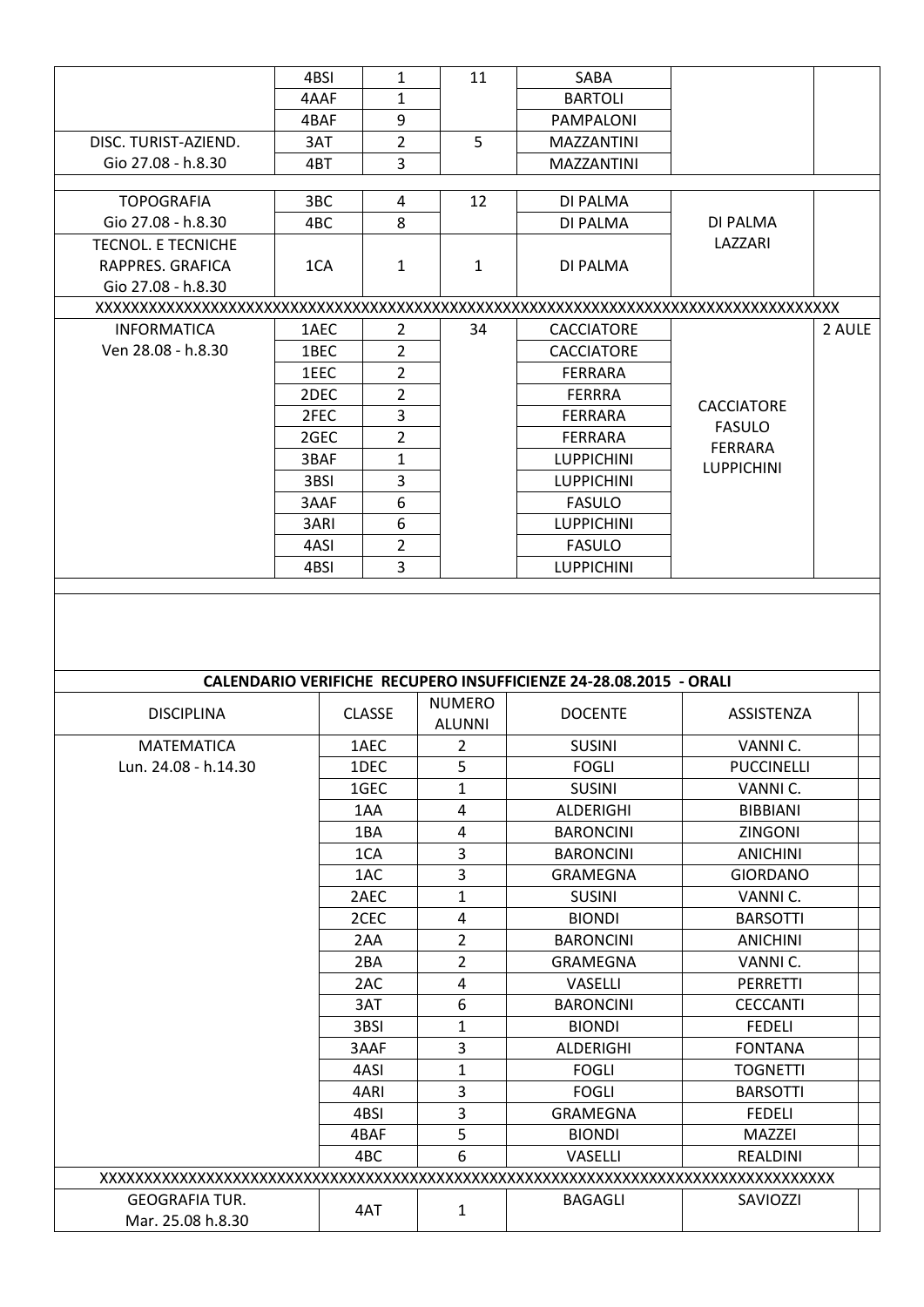| <b>MATEMATICA</b>    | 1BEC            | $\overline{7}$ | <b>FRUZZETTI</b> | <b>FONTANA</b>                                                                                                                                                                                                               |
|----------------------|-----------------|----------------|------------------|------------------------------------------------------------------------------------------------------------------------------------------------------------------------------------------------------------------------------|
| Mar. 25.08 h.8.30    | 1FEC            | 13             | <b>FRUZZETTI</b> | <b>GIORGI</b>                                                                                                                                                                                                                |
|                      | 1EEC            | 9              | <b>MARINI</b>    | PAMPALONI                                                                                                                                                                                                                    |
|                      | 1HEC            | 11             | <b>MARINI</b>    | <b>MARIANFLLI</b>                                                                                                                                                                                                            |
|                      | 2DEC            | 6              | <b>DE FELICE</b> | <b>BAGAGLI</b>                                                                                                                                                                                                               |
|                      | 2FEC            | $\overline{7}$ | <b>DE FELICE</b> | <b>DINI</b>                                                                                                                                                                                                                  |
|                      | 2GEC            | 5              | DE FELICE        | <b>BAGAGLI</b>                                                                                                                                                                                                               |
| <b>MATEMATICA</b>    | 2BEC            | 7              | <b>FRUZZETTI</b> | <b>MARIANELLI</b>                                                                                                                                                                                                            |
| Mar. 25.08 h.14.30   | 2EEC            | 1              | <b>MARINI</b>    | <b>FIORENTINI M.a</b>                                                                                                                                                                                                        |
|                      | 3BT             | 4              | <b>FRUZZETTI</b> | <b>MARIANELLI</b>                                                                                                                                                                                                            |
|                      | 3AC             | 5              | <b>DE FELICE</b> | <b>BIBBIANI</b>                                                                                                                                                                                                              |
|                      | 4AAF            | 8              | <b>MARINI</b>    | <b>TOGNETTI</b>                                                                                                                                                                                                              |
|                      | 4AT             | 6              | DE FELICE        | SALVINI                                                                                                                                                                                                                      |
| <b>INGLESE</b>       | 1AEC            | 1              | <b>NOVI</b>      | <b>FONTANA</b>                                                                                                                                                                                                               |
| Mar. 25.08 - h.14.30 | 1BEC            | $\overline{2}$ | <b>APRILE</b>    | <b>MARIOTTI P.</b>                                                                                                                                                                                                           |
|                      | 1GEC            | 3              | <b>APRILE</b>    | MARIANELLI                                                                                                                                                                                                                   |
|                      | 1HEC            | 5              | <b>APRILE</b>    | <b>MARIANELLI</b>                                                                                                                                                                                                            |
|                      | 1BA             | 1              | <b>MATTEONI</b>  | <b>ROSSI</b>                                                                                                                                                                                                                 |
|                      | 1CA             | 1              | CAPPELLI A.      | <b>ROSSI</b>                                                                                                                                                                                                                 |
|                      | 2AEC            | 6              | <b>NOVI</b>      | <b>FONTANA</b>                                                                                                                                                                                                               |
|                      | 2DEC            | 4              | <b>NOVI</b>      | <b>RODRIGUEZ</b>                                                                                                                                                                                                             |
|                      | 2GEC            | $\overline{2}$ | <b>MATTEONI</b>  | <b>BAGAGLI</b>                                                                                                                                                                                                               |
|                      | 2AC             | 1              | CAPPELLI A.      | MARIOTTI P.                                                                                                                                                                                                                  |
|                      | 2AA             | $\overline{2}$ | <b>MORI</b>      | <b>MARIOTTI P.</b>                                                                                                                                                                                                           |
|                      | 3BAF            | $\overline{2}$ | CAPPELLI A.      | <b>FLAMMINIO</b>                                                                                                                                                                                                             |
|                      | 4AT             | 3              | <b>MORI</b>      | <b>SAVIOZZI</b>                                                                                                                                                                                                              |
|                      | 4BT             | $\overline{2}$ | <b>MORI</b>      | <b>MARRON</b>                                                                                                                                                                                                                |
|                      | 4BSI            | $\overline{2}$ | CAPPELLI A.      | <b>MORINI</b>                                                                                                                                                                                                                |
|                      | 4 <sub>BC</sub> | 1              | CAPPELLI A.      | <b>MARIOTTI R.</b>                                                                                                                                                                                                           |
|                      | 4ARI            | $\overline{2}$ | <b>APRILE</b>    | <b>MARTELLI</b>                                                                                                                                                                                                              |
| <b>FRANCESE</b>      | 1EEC            | 10             | SALVADORI        | ABBONDANDOLO                                                                                                                                                                                                                 |
| Mar. 25.08 - h.14.30 | 1GEC            | 1              | <b>TOSI</b>      | <b>MARIANELLI</b>                                                                                                                                                                                                            |
|                      | 1HEC            | 7              | <b>TOSI</b>      | <b>FLAMMINIO</b>                                                                                                                                                                                                             |
|                      | 2AEC            | 3              | <b>TOSI</b>      | <b>FONTANA</b>                                                                                                                                                                                                               |
|                      | 2CEC            | 6              | SALVADORI        |                                                                                                                                                                                                                              |
|                      | 2GEC            | 3              | <b>TOSI</b>      | <b>BARSOTTI</b><br><b>MATTEONI</b><br><b>FIORENTINI M.a</b><br><b>MARRON</b><br>CALDARELLI<br>SAVIOZZI<br><b>MARRON</b><br><b>FONTANA</b><br><b>NOVI</b><br>CAPPELLI A.<br><b>FLAMMINIO</b><br>MARIANELLI<br><b>MATTEONI</b> |
|                      | 3AT             | $\overline{2}$ | <b>TOSI</b>      |                                                                                                                                                                                                                              |
|                      | 3BT             | $\overline{2}$ | SALVADORI        |                                                                                                                                                                                                                              |
|                      | 3ARI            | 1              | <b>MARTELLI</b>  |                                                                                                                                                                                                                              |
|                      | 4AT             | 1              | <b>TOSI</b>      |                                                                                                                                                                                                                              |
|                      | 4BT             | 4              | SALVADORI        |                                                                                                                                                                                                                              |
| SPAGNOLO             | 1AEC            | $\overline{2}$ | <b>RODRIGUEZ</b> |                                                                                                                                                                                                                              |
| Mar. 25.08 - h.14.30 | 2DEC            | $\overline{2}$ | <b>RODRIGUEZ</b> |                                                                                                                                                                                                                              |
|                      | 2FEC            | 3              | <b>RODRIGUEZ</b> |                                                                                                                                                                                                                              |
|                      | 3BAF            | $\mathbf{1}$   | <b>MARRON</b>    |                                                                                                                                                                                                                              |
|                      | 3BT             | 2              | <b>MARRON</b>    |                                                                                                                                                                                                                              |
|                      | 4BAF            | $2^{\circ}$    | <b>MARRON</b>    |                                                                                                                                                                                                                              |
|                      |                 |                |                  |                                                                                                                                                                                                                              |
| RELAZ INTERNAZ       | 4ARI            | $\mathbf{1}$   | <b>BARSOTTI</b>  | <b>MARTELLI</b>                                                                                                                                                                                                              |
| Mar. 25.08 - h.14.30 |                 |                |                  |                                                                                                                                                                                                                              |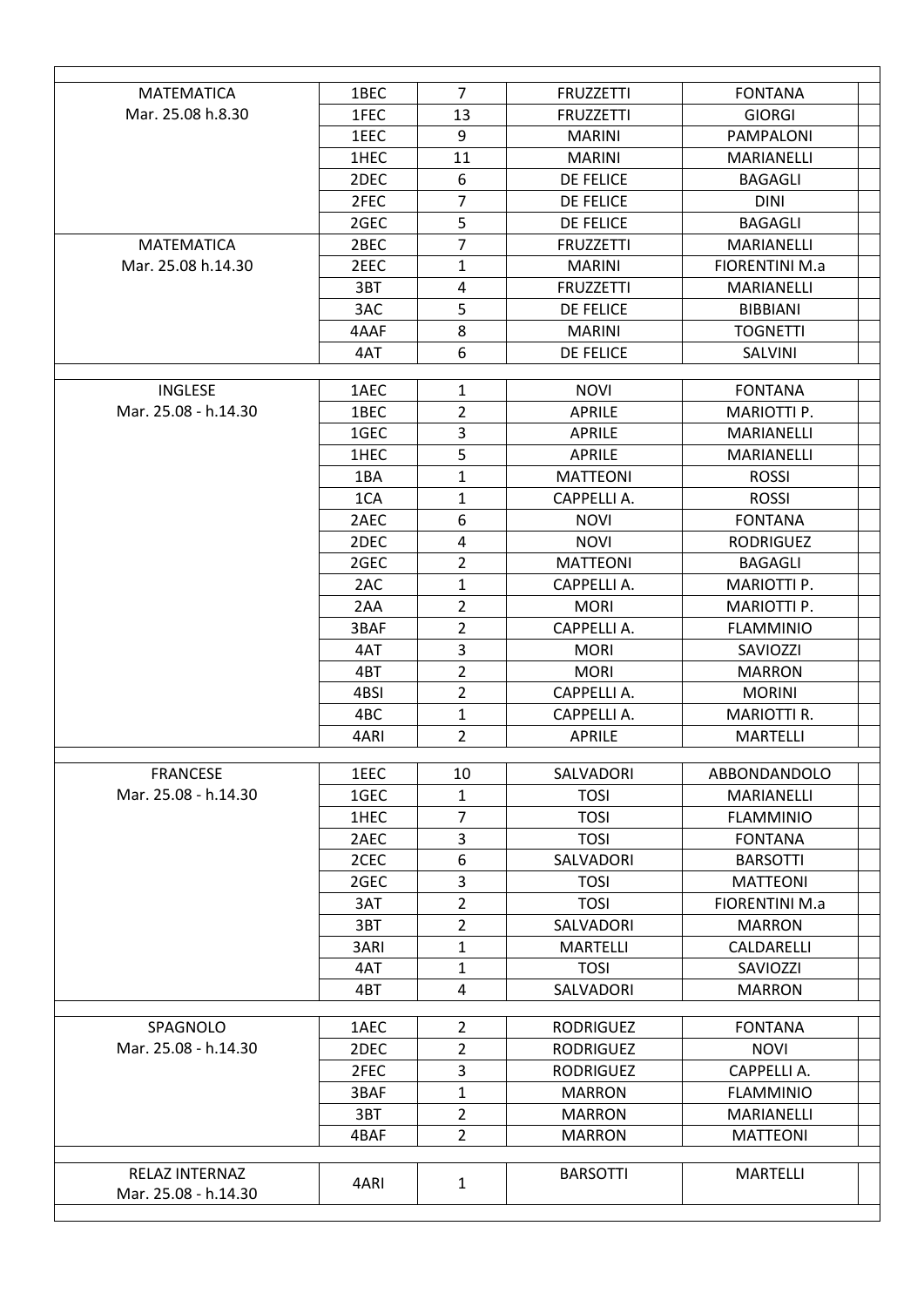| PROGETTAZ. COSTRUZ. IMPIANTI   | 3BC  | 4              | LA PUSATA          | DONNARUMMA            |  |  |  |  |
|--------------------------------|------|----------------|--------------------|-----------------------|--|--|--|--|
| Mar. 25.08 - h.14.30           | 3AC  | $\overline{2}$ | LA PUSATA          | <b>BIBBIANI</b>       |  |  |  |  |
|                                | 4BC  | $\mathbf{1}$   | <b>MARIOTTI R.</b> | CALDARELLI            |  |  |  |  |
|                                |      |                |                    |                       |  |  |  |  |
| SCIENZE DELLA TERRA / BIOLOGIA | 1BEC | $\mathbf{1}$   | <b>VIGILANTI</b>   | VANNI C.              |  |  |  |  |
| Mer. 26.08 - h.8.30            | 1DEC | $\mathbf{1}$   | <b>VIGILANTI</b>   | <b>GUIGGI</b>         |  |  |  |  |
|                                | 1AA  | 1              | LAZZARI            | VANNI C.              |  |  |  |  |
|                                | 2AEC | $\overline{2}$ | <b>VIGILANTI</b>   | <b>MAMBRINI</b>       |  |  |  |  |
|                                | 2BEC | $\overline{2}$ | <b>MEUCCI</b>      | VANNI C.              |  |  |  |  |
|                                | 2EEC | $\mathbf{1}$   | <b>MEUCCI</b>      | <b>FASCETTI</b>       |  |  |  |  |
|                                | 2FEC | $\mathbf{1}$   | <b>MEUCCI</b>      | VANNI C.              |  |  |  |  |
|                                |      |                |                    |                       |  |  |  |  |
| <b>MATEMATICA</b>              | 3BAF | 11             | <b>FRUZZETTI</b>   | <b>GHELLI</b>         |  |  |  |  |
| Mer. 26.08 - h.8.30            |      |                |                    |                       |  |  |  |  |
| <b>ITALIANO</b>                |      | $\overline{2}$ |                    | <b>BERNARDINI</b>     |  |  |  |  |
| Mer. 26.08 - h.14.30           | 1EEC | $\mathbf{1}$   | <b>MAMBRINI</b>    |                       |  |  |  |  |
|                                | 1BA  |                | <b>FASCETTI</b>    | <b>GALLESCHI</b>      |  |  |  |  |
|                                | 2GEC | $\mathbf{1}$   | <b>DORONI</b>      | <b>REALDINI</b>       |  |  |  |  |
|                                | 3AT  | $\overline{2}$ | <b>CECCANTI</b>    | <b>BERNARDINI</b>     |  |  |  |  |
|                                | 3AAF | $\overline{2}$ | <b>BRANCIFORTE</b> | <b>DINI</b>           |  |  |  |  |
|                                | 3ARI | $\mathbf{1}$   | CALDARELLI         | <b>CONSANI</b>        |  |  |  |  |
|                                | 3BC  | $\overline{3}$ | <b>BRANCIFORTE</b> | REALDINI              |  |  |  |  |
|                                | 4ARI | $\overline{4}$ | <b>BRANCIFORTE</b> | <b>CONSANI</b>        |  |  |  |  |
| <b>STORIA</b>                  | 1DEC | 1              | <b>GUIGGI</b>      | <b>VIGILANTI</b>      |  |  |  |  |
| Mer. 26.08 - h.8.30            | 2AC  | $\mathbf{1}$   | CALDARELLI         | LAZZARI               |  |  |  |  |
| <b>STORIA</b>                  | 1AEC | $\overline{2}$ | <b>DORONI</b>      | <b>DINI</b>           |  |  |  |  |
| Mer. 26.08 - h.14.30           | 1GEC | 3              | <b>DORONI</b>      | REALDINI              |  |  |  |  |
|                                | 2GEC | $\mathbf{1}$   | <b>DORONI</b>      | REALDINI              |  |  |  |  |
|                                | 3AT  | $\mathbf{1}$   | <b>CECCANTI</b>    | <b>BERNARDINI</b>     |  |  |  |  |
|                                | 4BSI | 3              | <b>FEDELI</b>      | <b>DINI</b>           |  |  |  |  |
|                                | 4BC  | 1              | CALDARELLI         | REALDINI              |  |  |  |  |
|                                | 4ARI | 4              | <b>BRANCIFORTE</b> | <b>CONSANI</b>        |  |  |  |  |
|                                | 4BT  | $\overline{2}$ | <b>CECCANTI</b>    | <b>REALDINI</b>       |  |  |  |  |
|                                |      |                |                    |                       |  |  |  |  |
| ECONOMIA AZIENDALE             | 1BEC | 1              | <b>BARTOLI</b>     | VANNI C.              |  |  |  |  |
| GIO 27.08 - h.14.30            | 1DEC | $\mathbf{1}$   | <b>LUPETTI</b>     | <b>GUIGGI</b>         |  |  |  |  |
|                                | 1EEC | 1              | <b>PAMPALONI</b>   | VANNI C.              |  |  |  |  |
|                                | 1FEC | $\overline{2}$ | <b>MAZZANTINI</b>  | <b>FLAMMINIO</b>      |  |  |  |  |
|                                | 2AEC | 4              | SABA ML            | <b>VIGILANTI</b>      |  |  |  |  |
|                                | 2CEC | $\overline{2}$ | <b>BRACCINI</b>    | <b>CONSANI</b>        |  |  |  |  |
|                                | 2DEC | 4              | <b>LUPETTI</b>     | <b>GUIGGI</b>         |  |  |  |  |
|                                | 2EEC | $\mathbf{1}$   | <b>PAMPALONI</b>   | <b>BERNARDINI</b>     |  |  |  |  |
|                                | 2GEC | 1              | <b>BARTOLI</b>     | VANNI C.              |  |  |  |  |
|                                | 3AAF | 1              | <b>BRACCINI</b>    | VANNI C.              |  |  |  |  |
|                                | 3BAF | 11             | <b>LUPETTI</b>     | <b>FLAMMINIO</b>      |  |  |  |  |
|                                | 3ASI | 1              | <b>MAZZONCINI</b>  | <b>CONSANI</b>        |  |  |  |  |
|                                | 4BSI | $\mathbf{1}$   | SABA ML            | <b>FIORENTINI M.o</b> |  |  |  |  |
|                                | 4AAF | 1              | <b>BARTOLI</b>     | <b>BERNARDINI</b>     |  |  |  |  |
|                                | 4BAF | 9              | PAMPALONI          | <b>BERNARDINI</b>     |  |  |  |  |
|                                |      |                |                    |                       |  |  |  |  |
| DISC. TURISTICO-AZIENDALI      | 3AT  | 2              | <b>MAZZANTINI</b>  | <b>LOMBARDI</b>       |  |  |  |  |
| GIO 27.08 - h.14.30            | 4BT  | 3              | <b>MAZZANTINI</b>  | LOMBARDI              |  |  |  |  |
|                                |      |                |                    |                       |  |  |  |  |
| <b>TOPOGRAFIA</b>              | 3BC  | 4              | DI PALMA           | <b>DONNARUMMA</b>     |  |  |  |  |